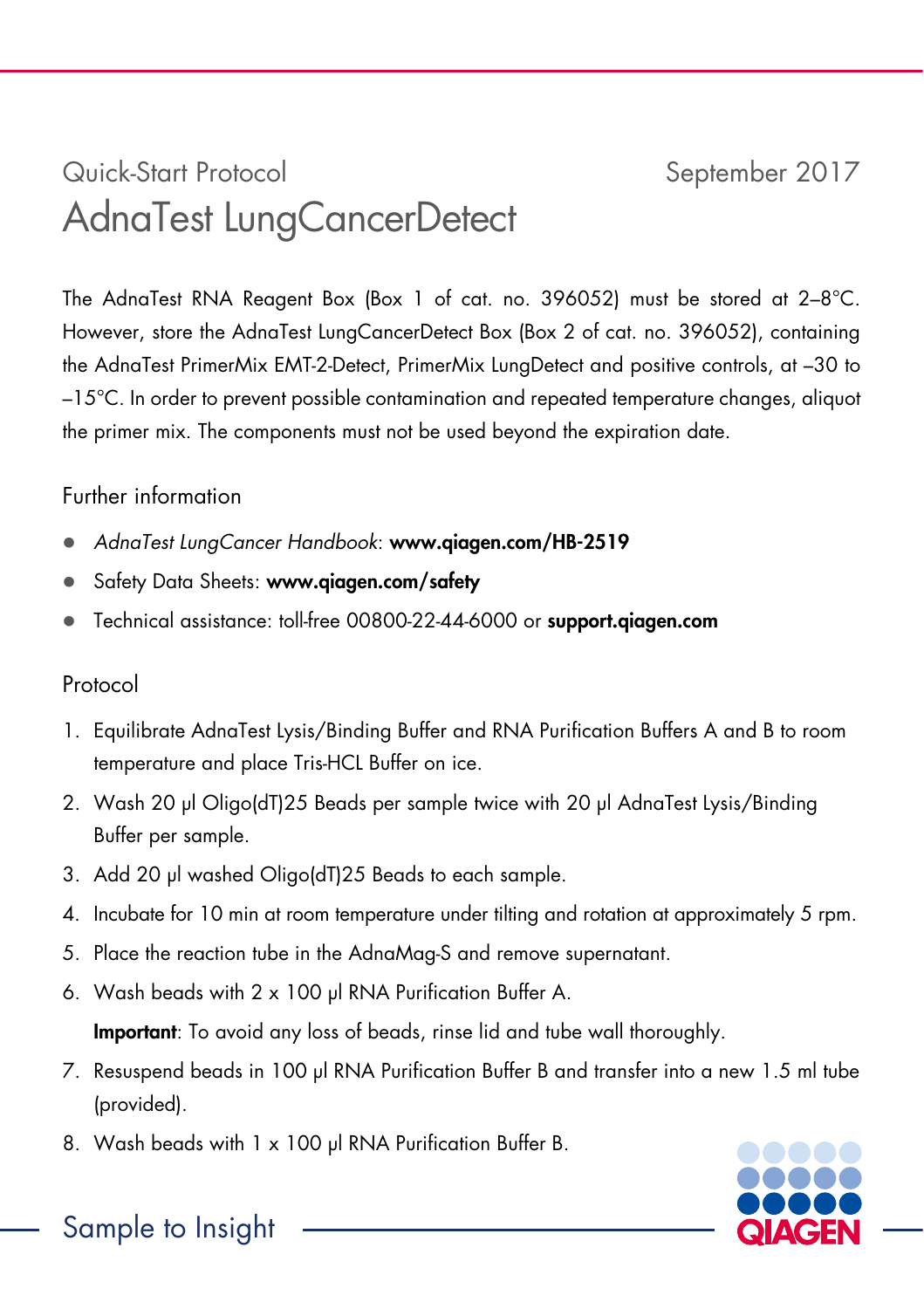- 9. Wash beads with 1 x 100 μl ice cold Tris-HCL Buffer.
- 10.Resuspend beads in 29.5 μl RNase-free water.
- 11. Incubate for 5 min at 50°C and place on ice for at least 2 min.
- 12.Continue with reverse transcription; see Table 1 and Table 2.

#### Table 1. Reverse transcription reaction setup

| Component                             | Volume      |
|---------------------------------------|-------------|
| <b>RT</b> master mix                  |             |
| 10x Buffer RT                         | $4.0$ pl    |
| dNTP Mix (5 mM each dNTP)             | $4.0$ pl    |
| RNase inhibitor, 40 U/µl (Promega)    | $0.5$ pl    |
| Sensiscript Reverse Transcriptase     | $2.0$ $\mu$ |
| <b>Template RNA*</b>                  |             |
| mRNA/bead complex or RNase-free water | $29.5$ pl   |
| <b>Total volume</b>                   | 40.0 µl     |

\* As RT control add 29.5 μl of RNase-free water instead of mRNA/bead complex. The volume of the mRNA/bead complex may vary slightly. Always use the total volume of this in the reverse transcription reaction.

#### Table 2. Reverse transcription program

| <b>Step</b>           | Time     | Temperature    |
|-----------------------|----------|----------------|
| Reverse transcription | 60 min   | $37^{\circ}$ C |
| Denaturation          | 5 min    | 93 $°C$        |
| Cooling               | $\infty$ | $4^{\circ}$ C  |

13.Continue with multiplex PCR (Table 3 and Table 4) and duplex PCR (Table 5 and Table

6) or store cDNA at –20°C for a maximum of 4 weeks.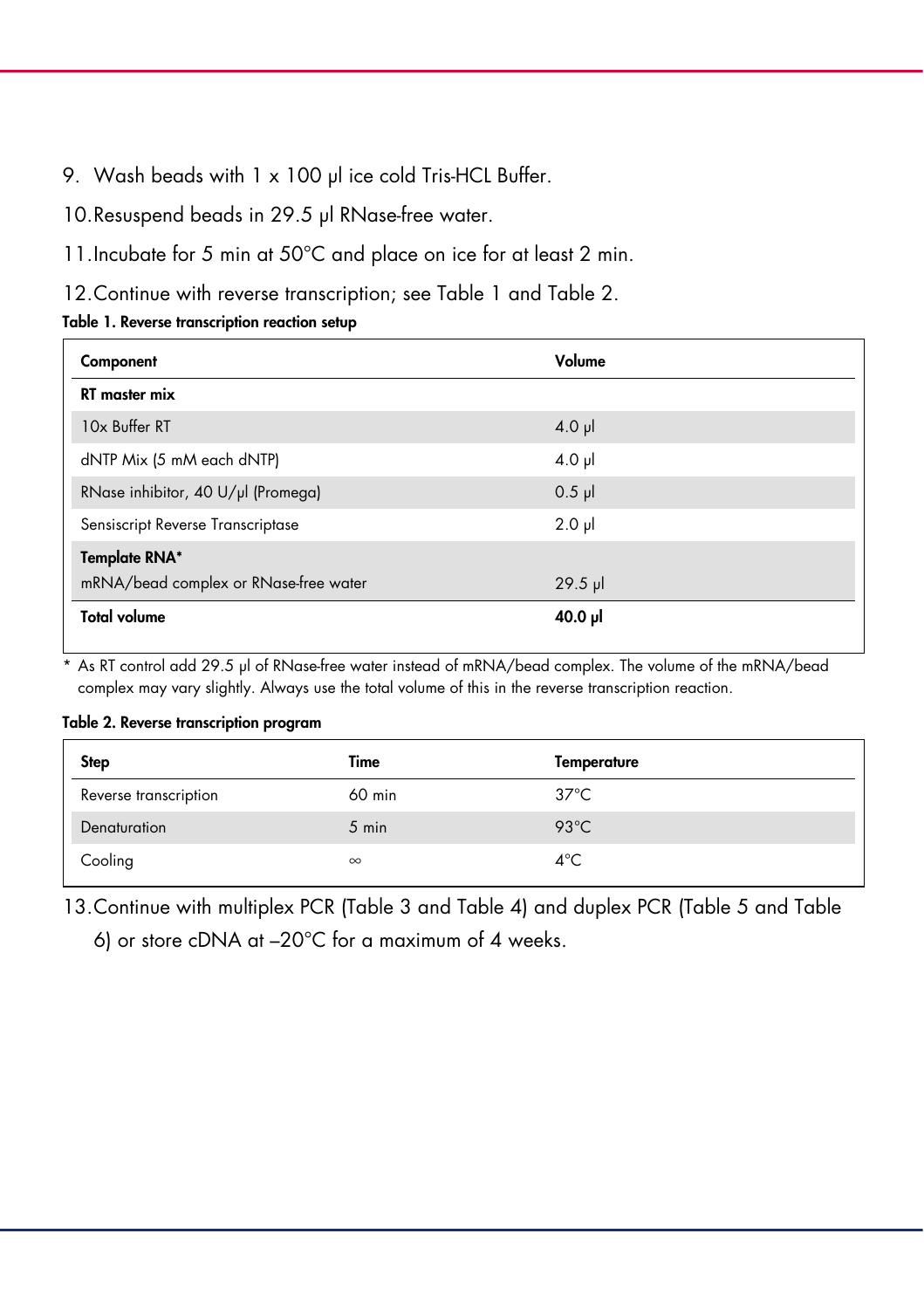## Table 3. Preparation of the multiplex PCR (EMT-2-Detect)

| Component                                                                                          | Volume    |
|----------------------------------------------------------------------------------------------------|-----------|
| Multiplex PCR master mix                                                                           |           |
| HotStarTag Master Mix                                                                              | $12.5$ pl |
| RNase-free water                                                                                   | $4.5$ µ   |
| AdnaTest PrimerMix EMT-2-Detect                                                                    | $4.0$ pl  |
| cDNA, RT control, negative control (RNase-free water) or AdnaTest<br>Positive Control EMT-2, each: | $4.0 \mu$ |
| <b>Total volume</b>                                                                                | $25.0$ pl |

## Table 4. PCR cycling program (EMT-2-Detect)

| <b>Step</b>                                | Time             | <b>Temperature</b> |
|--------------------------------------------|------------------|--------------------|
| Initial activation step                    | $15 \text{ min}$ | 95°C               |
| 3-step cycling (35 cycles)<br>Denaturation | 30 <sub>s</sub>  | $94^{\circ}$ C     |
| Annealing                                  | 30 <sub>s</sub>  | $60^{\circ}$ C     |
| Extension                                  | 60 <sub>s</sub>  | $72^{\circ}$ C     |
| <b>Final extension</b>                     | $10 \text{ min}$ | $72^{\circ}$ C     |
| Cooling                                    | $\infty$         | $4^{\circ}$ C      |

## Table 5. Preparation of the duplex PCR (LungCancerDetect)

| Component                                                                                        | Volume    |
|--------------------------------------------------------------------------------------------------|-----------|
| Duplex PCR master mix                                                                            |           |
| HotStarTag Master Mix                                                                            | $12.5$ pl |
| <b>RNase-free water</b>                                                                          | $4.5$ pl  |
| PrimerMix LungDetect                                                                             | $4.0$ pl  |
| cDNA, RT control, negative control (RNase-free water) or AdnaTest<br>Positive Control Lung each: | $4.0$ pl  |
| <b>Total volume</b>                                                                              | $25.0$ pl |